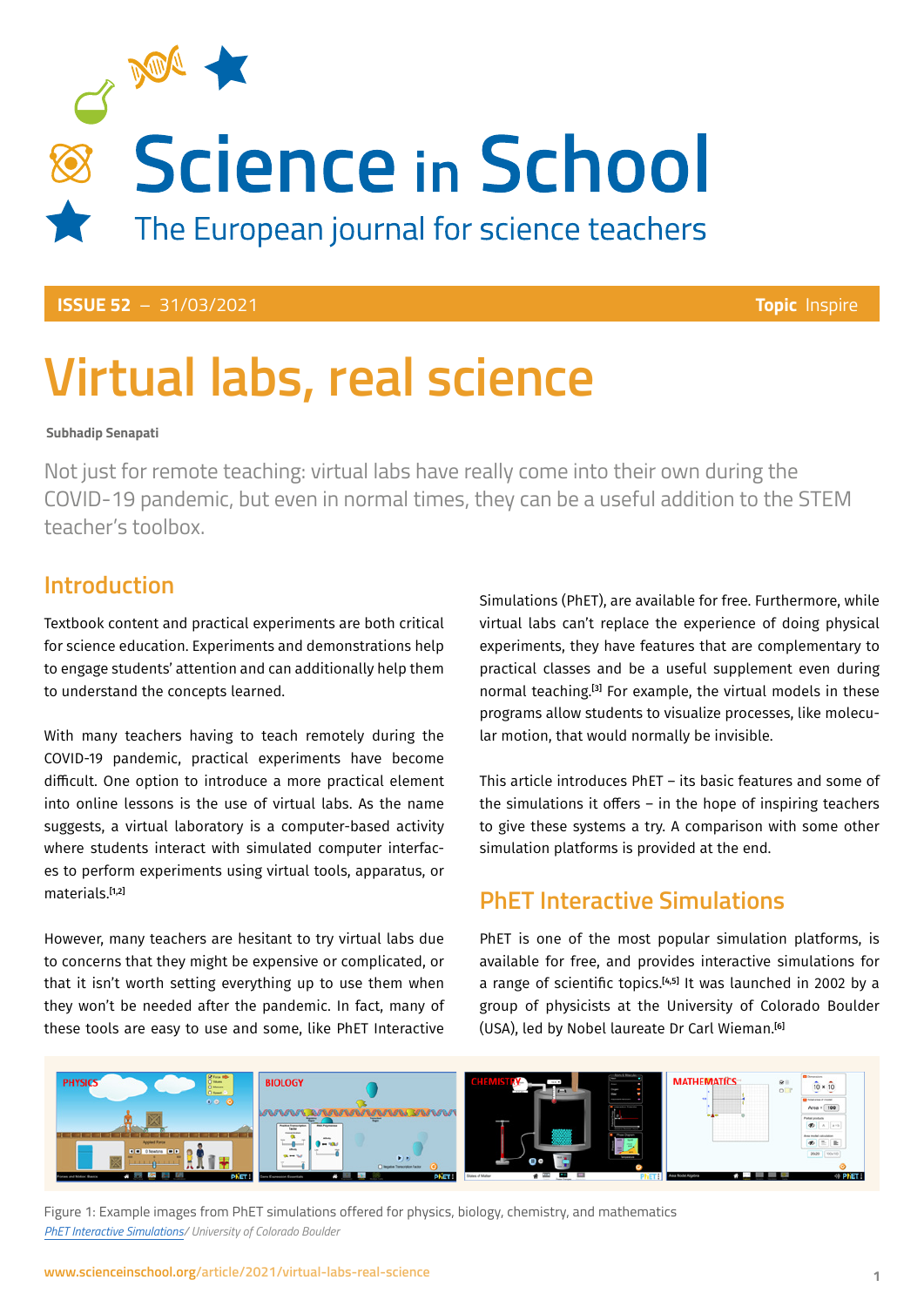PhET is not technically difficult to use. Teachers can either download the simulations or use them online, and instructions are provided under 'Teacher Tips' on the homepage for each simulation. All simulations are accompanied by explanations of the basic theory, handouts (including tips for teachers), activity worksheets, and discussion questions. Teachers can add their own set of questions or update the existing set to check the conceptual understanding of the students.

PhET stands for Physics Education Technology and initially offered only physics-based simulations. Since then, it has been expanded to simulations involving chemistry, biology, mathematics, and earth science (figure 1). PhET simulations are designed to engage students through an intuitive, story-telling or game-like environment, where students learn through exploration. Currently, PhET has a total of 159 interactive simulations for primary and secondary school students across five disciplines.

#### **Examples of PhET simulations**

States of matter is a fundamental topic in chemistry and is critical for students' conceptual understanding before moving on to more complex concepts. Unfortunately, students often have difficulty visualizing the fundamental particles (atoms and molecules) and their motion. PhET provides an opportunity not only to visualize the organization of the atoms and molecules in a particular state, but also to see the changes that take place during changes of state (figure 2).



Figure 2: The State of Matter simulation. A plot of interaction potential and a phase diagram can optionally be shown in addition to the arrangement of particles.

*[PhET Interactive Simulations](http://phet.colorado.edu/)/ University of Colorado Boulder*

From the simulation screen, users can select different molecules from a list (neon, argon, oxygen, and water). They can then change the temperature and pressure of the system and see how the arrangement and behaviour of the particles change (figure 3).



Figure 3: Arrangement of oxygen molecules in three different states (solid, liquid, gas), obtained by changing the temperature *[PhET Interactive Simulations/](http://phet.colorado.edu/) University of Colorado Boulder*

This is particularly useful for explaining why ice floats on water, which often confuses students based on their prior knowledge that solids are denser than the corresponding liquid. With this simulation, students can easily visualize how water molecules assemble into a cage-like structure when the temperature is lowered, thus making ice less dense than liquid water (figure 4).



Figure 4: Arrangement of water molecules in three different states (solid, liquid, gas). The cage-like structure of ice is different from that of solid oxygen shown in figure 2. *[PhET Interactive Simulations/](http://phet.colorado.edu/) University of Colorado Boulder*

There is also a range of simulations relating to electricity, covering topics such as electrical charge and conductivity, electrostatics, resistance and conductance, and circuit construction. An example is 'Electric Field Hockey', in which students can learn about electrical charges and their interaction by trying to score goals in a simulated ice-hockey game, and there are several other fun activities presented in a game format that students can explore themselves (figure 5).



Figure 5: A game-like simulation from PhET to introduce the concept of force

*[PhET Interactive Simulations/](http://phet.colorado.edu/) University of Colorado Boulder*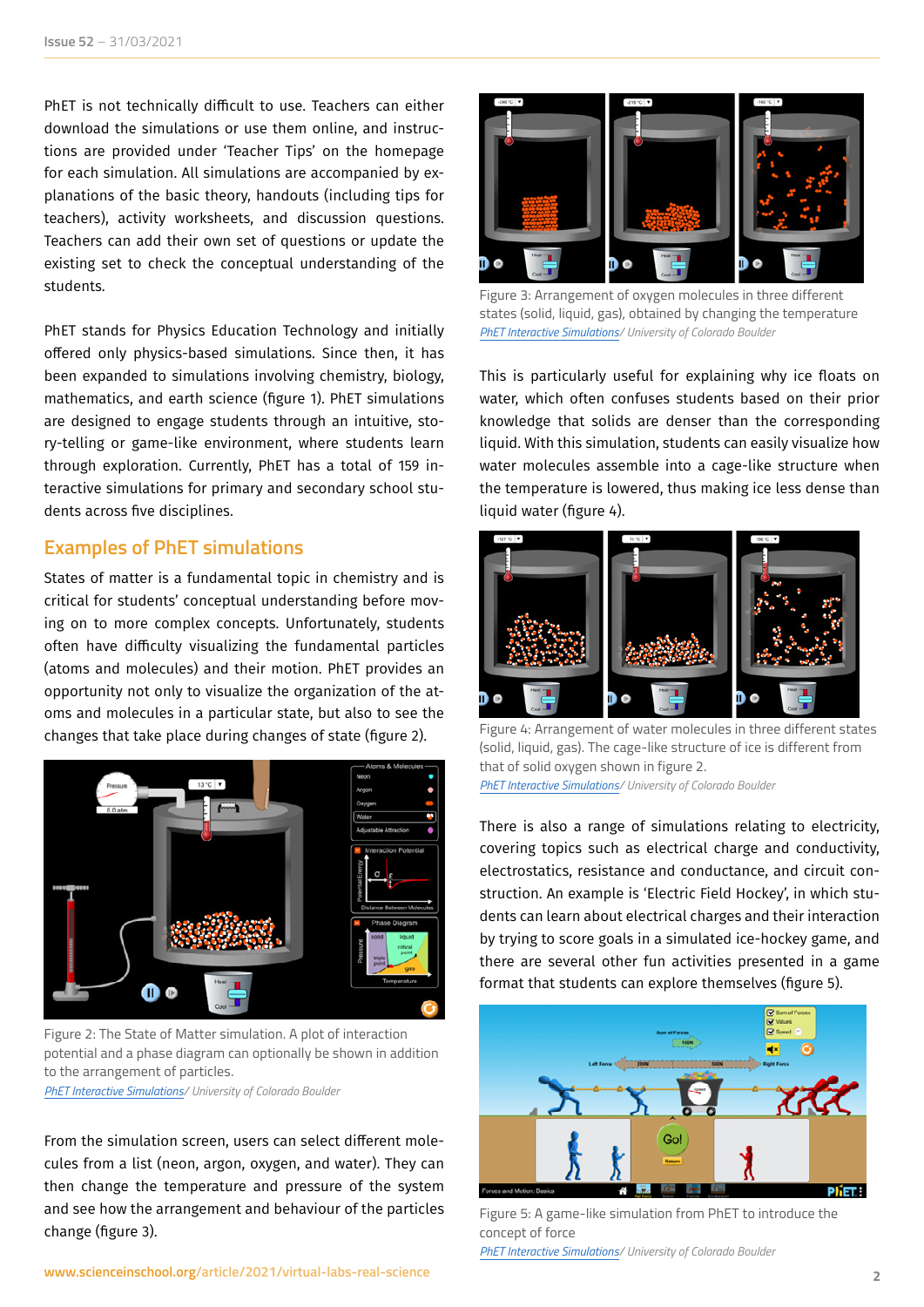

Figure 6: a) The earth absorbs photons of sunlight (yellow) and re-emits them as photons of infrared radiation (red), which cannot escape into space in the presence of clouds and greenhouse gases. b) Infrared photons can interact with molecules like methane in the atmosphere and may be absorbed or scattered.

*[PhET Interactive Simulations](http://phet.colorado.edu/)/ University of Colorado Boulder*

PhET can also be useful to demonstrate the phenomena that influence climate change and global warming. The greenhouse effect simulation, for example, demonstrates how the earth absorbs sunlight and re-emits it as infrared radiation, and how clouds and greenhouse gases prevent this radiation from escaping into space (figure 6). In the photon absorption tab, students can choose different atmospheric molecules and see how they interact with photons of sunlight or infrared radiation.

## **Other virtual labs**

PhET is a pioneer in virtual simulations and remains relevant and heavily accessed even after almost two decades. Unfortunately, PhET currently offers relatively few simulations for biology, mathematics, and earth science, although new simulations are continually being added. Furthermore, the interface may appear slightly outdated compared to some of the commercially available virtual labs, and some of the simulations may be difficult for the students to complete without guidance from their teachers. It would also be useful if PhET were to offer a proper assessment option.

There are several other virtual labs, either commercially available or open-source, that offer an alternative. Table 1 provides a comparison of four of these (PhET, OLabs, Beyond Labz, and Labster), chosen based on their features and applicability for a wide range of subjects for school education,

|                        | <b>PhET</b>                                                     | <b>OLabs</b>                                         | <b>Beyond Labz</b>                                                                                | <b>Labster</b>                                                          |
|------------------------|-----------------------------------------------------------------|------------------------------------------------------|---------------------------------------------------------------------------------------------------|-------------------------------------------------------------------------|
| <b>Topics</b>          | physics<br>chemistry<br>biology<br>mathematics<br>earth science | • physics<br>• chemistry<br>biology<br>$\cdot$ maths | • general chemistry<br>• organic chemistry<br>biology<br>$\bullet$<br>physics<br>physical science | physics<br>chemistry<br>biology<br>medicine<br>engineering              |
| <b>Target audience</b> | primary school to<br>secondary school                           | middle school to<br>secondary school                 | middle school upwards                                                                             | high school upwards                                                     |
| <b>Platform</b>        | website, app                                                    | website                                              | website                                                                                           | website, app (beta<br>version available only in<br>selected countries)  |
| <b>Connectivity</b>    | online/offline                                                  | online                                               | online/offline                                                                                    | online                                                                  |
| <b>Access</b>          | open-source/free                                                | open-source/free                                     | free trial period;<br>then paid access                                                            | free trial period,<br>free lab safety simula-<br>tion; then paid access |

Table 1. Comparison of the features of four virtual labs: PhET, OLabs, Beyond Labz, Labster.